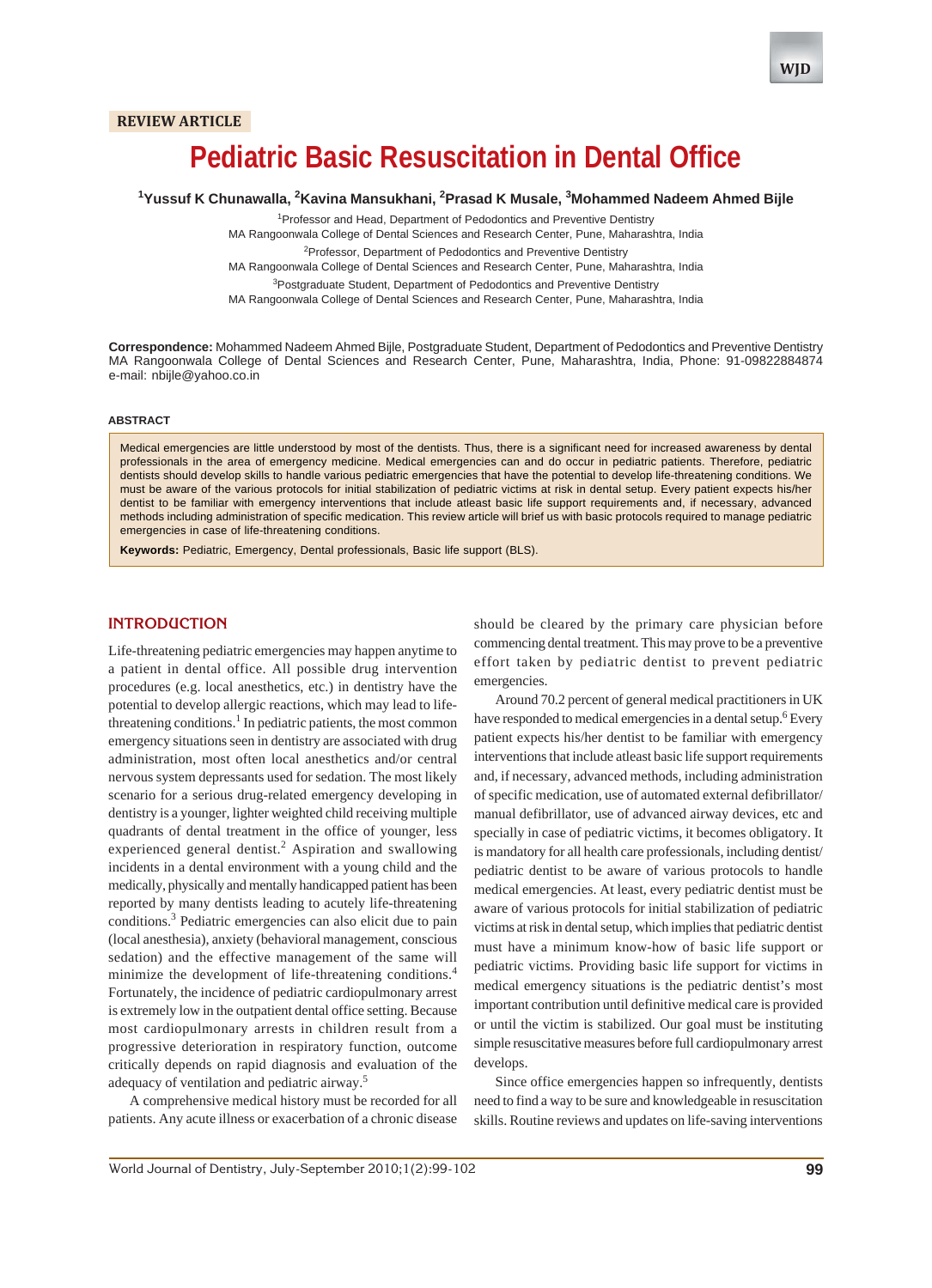and resuscitations are good assets to keep one's knowledge up to date. PEARS (Pediatric emergency assessment recognition stabilization), PALS (Pediatric advanced life support), APLS (Advanced pediatric life support), MEDO (Medical emergencies in dental office) and PEDO (Pediatric emergencies in dental office) courses provide an excellent opportunity to renew knowledge and skills. The mainstay of safe practice requires the dentist to maintain a basic level of understanding of what constitutes an emergency and that office staff receives basic training and is adequately supplied with emergency equipment.

Medical emergency management training is not provided to most of the dentists at undergraduate or even at the postgraduate platform in dental schools.<sup>7</sup> Thus, it seems to be difficult for a dentist/pediatric dentist to know about various protocols with this respect. Hence, it should be mandatory for all dental schools to provide training in emergency medical services at baseline to eliminate the difficulty of undergoing advanced training in the latter field.

There are very few papers available which describe the management of pediatric emergencies in dental office. Bearing this in mind, this review article will describe the recent available protocols of basic life support for pediatric victims at the dental office to make one aware of protocols for initial stabilization of victims until definitive care is provided.

## **BASIC LIFE SUPPORT…A STEP WISE APPROACH**

The golden rule of basic life support is to perform Effective Cardiopulmonary Resuscitation (CPR) with main emphasis on **A**irway, **B**reathing and **C**irculation which in common is termed as **ABC's.** These ABC's can be further explained as:

*Airway*: Patency of airway and its maintenance

*Breathing*: Effective Breathing in order to prevent respiratory arrest

*Circulation*: Adequate supply of blood to vital organs

Basic life support also takes into account the use of an AED (Automated external defibrillator) along with CPR.

Thus, for the ease of understanding, basic life support for pediatric victims can be described as:

- 1. Cardiopulmonary resuscitation (CPR)
- 2. Automated external defibrillator (AED)

## **Cardiopulmonary Resuscitation (CPR)**

External cardiac massage, today known as chest compression, was introduced to patient care in 1958 by William Kouwenhoven.<sup>8</sup> Between 1958 and 1961, artificial respiration was combined with artificial circulation to create CPR. The period began with demonstrations that mouth-to-mouth ventilation was effective for artificial respiration and chest compression was effective for artificial circulation. Now all that needed was the formal connection of two techniques to create CPR as it is practised today.

Pediatric dentists must use child CPR guidelines for children from 1 year of age to puberty. Once a child reaches puberty,

adult CPR guidelines for resuscitation must be followed. Although the steps for giving CPR to an adult and child are almost similar, there are few differences with respect to amount of air, depth of compressions, 1 handed chest compressions, etc.

Steps for giving CPR to a child can be described as follows:

- 1. *Positioning of victim and dentist*: Position the victim on a safe firm flat surface in order to provide effective care. The BLS provider is to be positioned at victim's side. There should be enough space around the victim in order to provide prompt care.
- 2. *Assess/check for response*: Check for response of victims is the first step in BLS. You need to make sure that the scene is safe for you and the victim. Tap the victim's shoulder and shout 'Are you all right?". If the victim does not respond that means the victim is unresponsive.

In case of pediatric victims even if the pulse is present and is less than 60 with signs of poor perfusion, viz. cold and clammy skin, poor color, low temperature, etc. follow the same sequence as given below.

- 3. *Activate emergency response system (ERS) and get an AED*: If the victim is found to be unresponsive, the BLS provider must shout for help. Dental office well equipped with various advanced equipment for emergency procedure intervention may be of advantage in handling emergency situations else would require the activation of emergency response system and if available to get an AED.
- 4. *Open airway and assess breathing*: Tongue is the most common structure causing airway obstruction in an unresponsive infant or child. To open up airway head-tilt chin-lift maneuver must be performed, which prevents the tongue to fall back on the posterior pharyngeal wall.<sup>9,10</sup>

Following which breathing assessment is done by LLF. *Look*: Look for chest rise

*Listen*: Listen for breath sounds

*Feel*: Feel for the flow of air against your cheek

This assessment procedure should take atleast 5 seconds but not more than 10 seconds to determine whether the patient is breathing or not.

5. *Give 2 rescue breaths*: If the victim is not breathing adequately, use a barrier device (pocket mask, bag valve mask, etc.) to give 2 rescue breaths over a period of 1 second each, while watching for the victims chest to rise.

While giving breaths to children, make sure you give only enough air to make the victims chest rise. For very small children, you may use less air than for larger children or adults. BLS providers may need to try a couple of times to give total of 2 rescue breaths that make the victim's chest rise. If either breath does not make the chest rise, the rescuer should try again to open the child's airway and give a breath that makes the chest rise. Generally, infants and children, who develop sudden cardiac arrest often do not have enough oxygen delivery to the brain and heart and other vital organs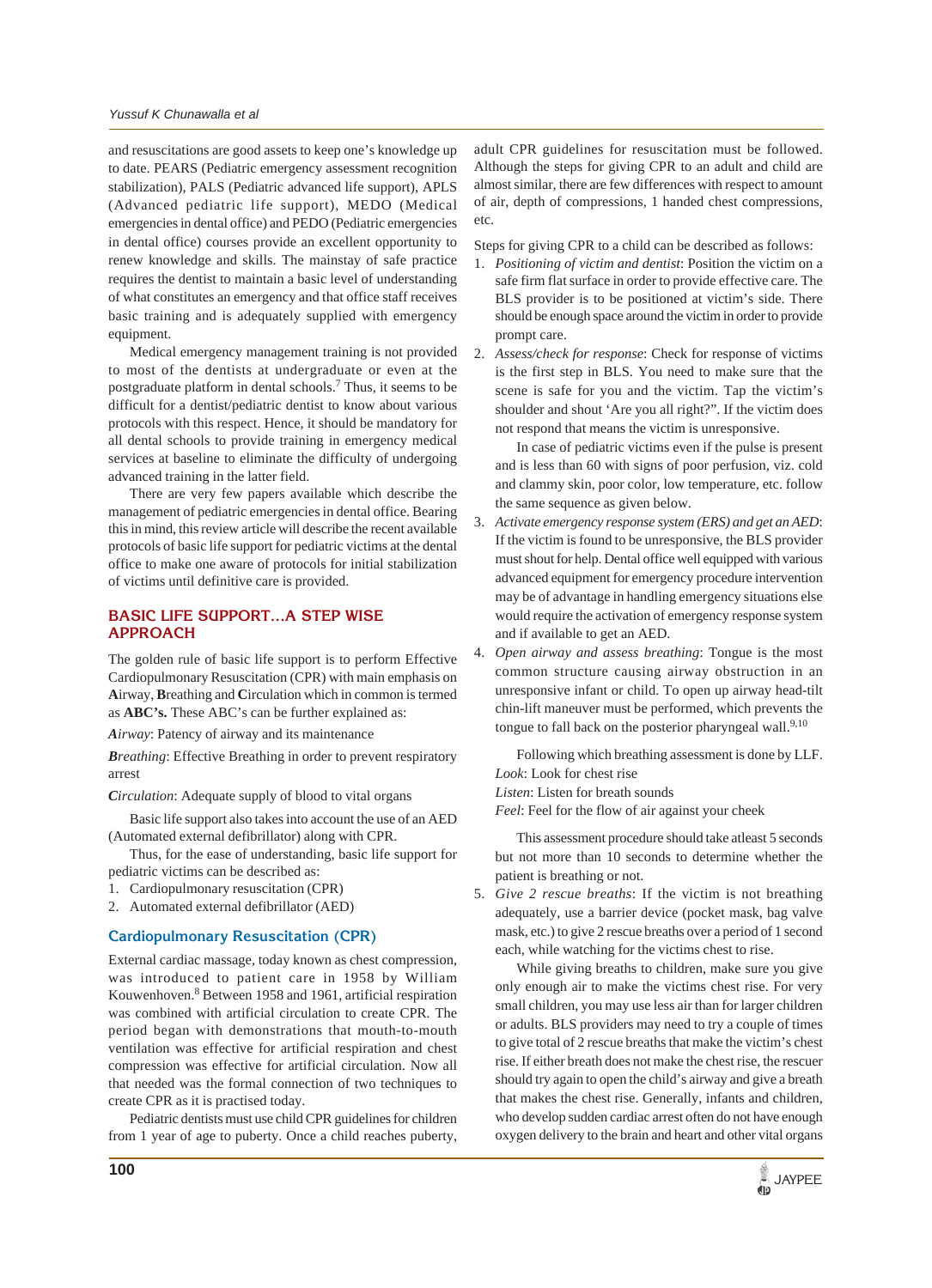even before the heart stops pumping blood. It is very important to give effective breaths for infants and children during CPR that provides a visible chest rise.

- 6. *Check for pulse*: After effective 2 rescue breaths BLS providers should take atleast 5 seconds and no more than 10 seconds to check for major pulse like carotid pulse.<sup>11</sup> In order to locate the carotid pulse, locate the trachea gently move the fingers laterally into the depression to feel the pulse.
- 7. *If no pulse, begin cycles of 30 chest compressions and 2 breaths*: Lone rescuer should use a compression-ventilation ratio of 30 compressions to 2 breaths when giving CPR.
	- Rescuers should use a 15:2 compression-ventilation ratio for 2-rescuer CPR for child victims.

Children often have respiratory difficulty, which leads to cardiac arrest. Therefore, more frequent ventilations are of greater benefit to children.

If the child's heart rate is less than 60 beats per minute with signs of poor perfusion, one should start CPR.

## **One Handed Compressions**

For very small children, one may use either 1 or 2 hands for chest compressions. Make sure you compress the chest 1/3 to ½ the depth of the chest with each compressions. The advantage of giving 1 hand chest compressions is mostly seen in case of 1-rescuer CPR where the compressions can be given with one hand and the other hand is used to maintain head-tilt to prevent the tongue from falling back onto the posterior pharyngeal wall. $9,10$ 

### **Good Quality CPR**

Good quality CPR may act as an additive advantage for victims and providers to encounter emergency situations. For good quality CPR, following points need to be considered.

- 1. Push hard, push fast: compress at a rate of 100 compressions per minute.
- 2. Allow full chest recoil after each compression.
- 3. Minimize interruptions in chest compressions try to keep interruptions to less than 10 seconds.
- 4. Avoid hyperventilation.

#### **Automated External Defibrillator (AED)**

Ventricular fibrillation is the rhythm generally noticed in case of sudden cardiac arrest (SCA). The treatment to correct this arrhythmia is defibrillation. The first successful human defibrillation with recovery of the patient was performed by Claude Beck in 1947.<sup>12</sup> Paul Zoll recorded the first successful closed-chest human defibrillation in 1955 on a man with recurrent syncope and ventricular fibrillation, and Bernard Lown showed that direct current was superior to alternating current defibrillation in 1962. In 1979, the first portable automatic external defibrillator was developed with a pharyngeal electrode for sensing, shocking electrodes on the abdomen and tongue,

and a simple algorithm to detect abnormal rhythms and automatically deliver rescue pacing or a defibrillation shock, as appropriate. $13$ 

Ventricular fibrillation, if not corrected at an appropriate time, may lead to asystole and can finally lead to death. Thus, early defibrillation is critical for victims of sudden cardiac arrest (SCA). The earlier defibrillation occurs, the higher the survival rate.

AEDs are sophisticated, computerized devices that are reliable and simple to operate allowing laypersons and healthcare providers to attempt defibrillation safely.<sup>14</sup> Thus, AED is an automatic type of defibrillator, which even a layman can use. Hence, this increases the use of defibrillators on a larger scale in order to save life by shortening the time between collapse and defibrillation. The earlier defibrillation occurs, the higher the survival rate.<sup>15-21</sup>

AED can only be used, if the victim is unresponsive, does not breath and has no evidence of circulation.

#### **Use of an AED by BLS Provider**

Once the AED arrives, put it at the victim's side, next to the rescuer, who will operate it. This position provides ready access to the AED controls and easy placement of electrode pads. It also allows a second rescuer to perform CPR from the opposite side of the victim without interfering with AED operation.

AEDs are available in different models. There are small differences from model to model, but all AEDs operate in basically the same way. The following table lists the 4 universal steps for operating an AED.

- 1. Power on the AED
- 2. Attach pads
- 3. Clear the victim and analyze the rhythm.
- 4. If AED advises a shock, shock the patient and resume CPR For unwitnessed victims, perform 5 cycles or 2 minutes of CPR before using and attaching the AED.

Some AED systems have been designed to deliver both adult and child shock doses. If you use an AED on a child and that AED can deliver a child shock dose, follow the AED instructions to select the lower shock dose. You may need to turn a child key/switch or use child size pads, or both, to reduce the shock dose. You must be careful not to deliver the child shock dose for victims over 8 years of age because the smaller dose may not be effective for the larger or older victim. You need to be familiar with your AED.

If you are using an AED for a child 1 to 8 years of age and the AED does not have child pads or a child key or switch, you may use the adult pads and deliver the adult dose.

If an AED has optional child pads or a key or a switch to enable the child dose to be delivered. It is important to select the pads and settings that are correct for victims.

Currently, there is not enough evidence to recommend for or against the use of AEDs in infants less than 1 year of age. $^{22}$